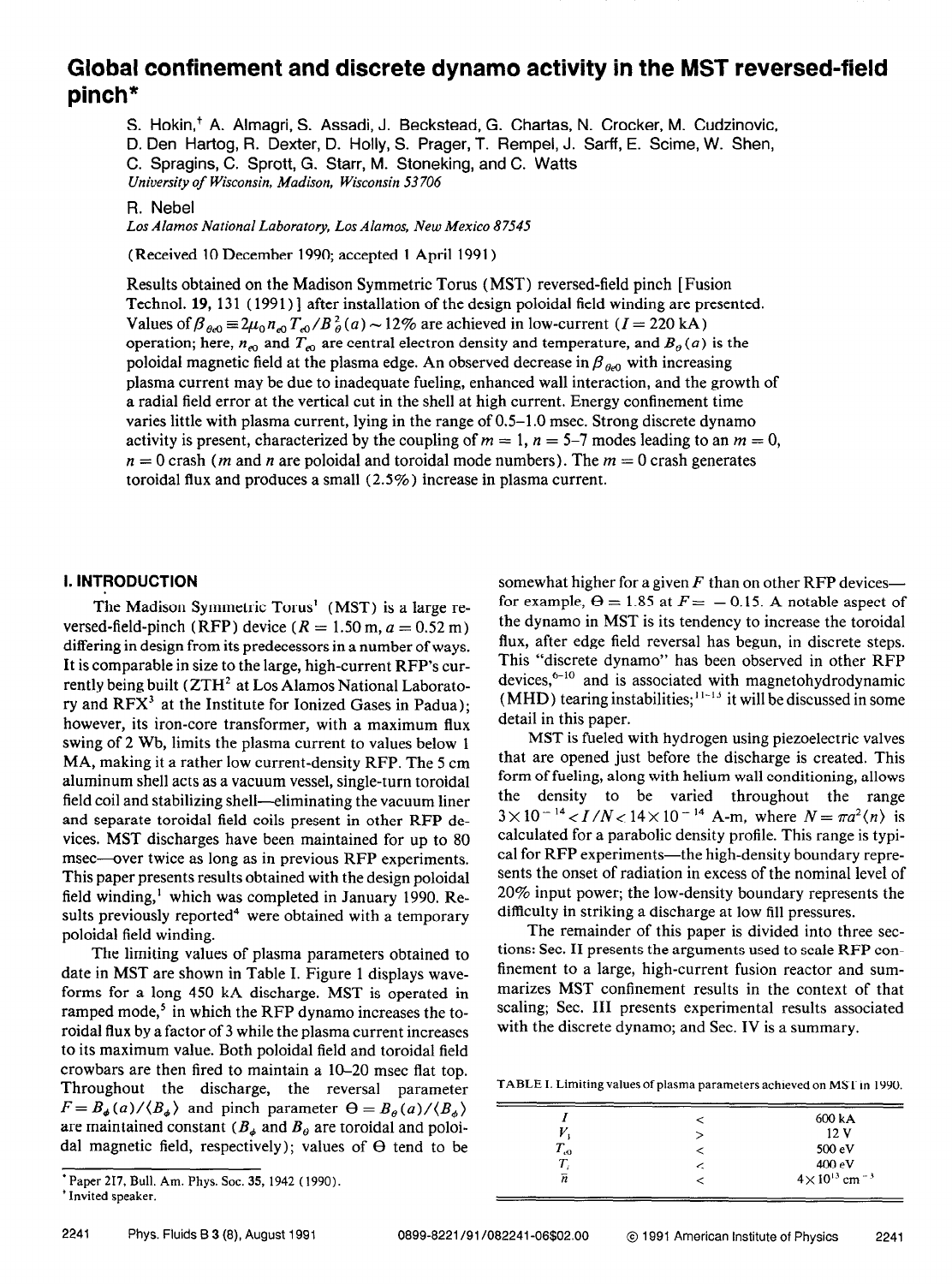

FIG. 1. Waveforms from a Iong MST discharge: Applied toroidal voltage (a), resistive loop voltage (b), plasma current (c), average and edge toroidal fields (d), reversal parameter and pinch parameter (e), and a central-chord soft x-ray signal (f).

### II. MST CONFINEMENT

The RFP is attractive as a potential fusion reactor for three reasons: (1) It has high values of  $\beta = 2\mu_0 p/B^2$ , where  $p$  is the plasma pressure; (2) it has low magnetic field at the toroidal field coils (and therefore small forces); and (3) it may be Ohmically ignited in a compact size (the minor radius of MST is equal to that of the TITAN reactor design<sup>14</sup>). The good energy confinement hoped to be present in a large, high-current RFP is based on the premise, supported by some smaller  $RFP$  experiments,  $15-17$  that  $\beta_a = 2\mu_0 \langle p \rangle / B_a^2(a)$  may be maintained at values of 10% or greater, independent of plasma current and size. MST is in a unique position to evaluate RFP confinement at large size, albeit at low current density.

To examine the dependence on plasma current and size, one simply needs to rewrite the formula for energy confinement time

$$
\tau_E \equiv \frac{3}{2} \langle p \rangle \pi a^2 2 \pi R / IV_l \tag{1}
$$

in terms of plasma current  $I$ , size  $a$ , and parameters that are independent of current and size. Here,  $R$  is the major radius of the device and  $V_i$  is the loop voltage, defined such that  $IV_i$ is the total power input to the plasma that is not inductively stored. One should note that, in an RFP, one can write  $V_l = V_{cl} + V_{\text{anom}}$ , where  $V_{cl}$  represents classical dissipation and electron heating, and  $V_{\text{anom}}$  represents anomalous power absorption processes.<sup>18</sup> It is also important to note that  $V_{\text{cl}}$  is roughly a factor of 4 greater in an RFP than in a tokamak of the same size and plasma parameters because of the fact that a large poloidal current is present in the RFP; this is sometimes termed the "screw-up" factor<sup>19</sup> and allows the RFP to have large Ohmic power densities even in the absence of an anomalous contribution.

To quantify the contribution of  $V_{\text{anom}}$  in a size-independent fashion, it is traditional to define the enhancement factor  $Z^*$ :

$$
Z^* \equiv V_l / V_{\rm cl} (Z = 1). \tag{2}
$$

Since  $Z^*$  represents the enhancement of resistivity over that of a purely hydrogenic plasma of the same temperature, it includes both the effects of impurities ( $Z_{\text{eff}}$ ) and anomalous resistivity. The plasma pressure  $\langle p \rangle$  may be eliminated from Eq. (1) by substituting  $\beta_{\theta}$ , which, combined with Eq. (2), results in the form

$$
\tau_E[\sec] = 1.2 \times 10^{-3} a^2 \beta_\theta T_e^{3/2} / Z^* \ln \Lambda \text{ [m,eV]}.
$$
 (3)

Here, In A is the Coulomb logarithm. Favorable scaling results from the increase in  $T<sub>e</sub>$  with plasma current for constant  $\beta_{\theta}$  and Z<sup>\*</sup>. This can be made explicit by replacing  $T_e$ with  $\beta_{\theta}$  and  $I/N$ , using the assumptions  $T_e = T_i$  and  $\langle p \rangle = p_0/2$ , where  $T_i$  is the ion temperature and  $p_0$  is the plasma pressure in the center of the discharge. The first assumption is qualified for MST by charge-exchange measurements of  $T_i$ , which fall in the range 0.64  $\lt T_i/T_{e0} \lt 1.1$  over a broad range of plasma conditions; the second assumption is not supported on MST because of the lack of profile information. This results in a form of  $\tau_F$  in which all parameters other than  $I$  and  $a$  are independent of size and current: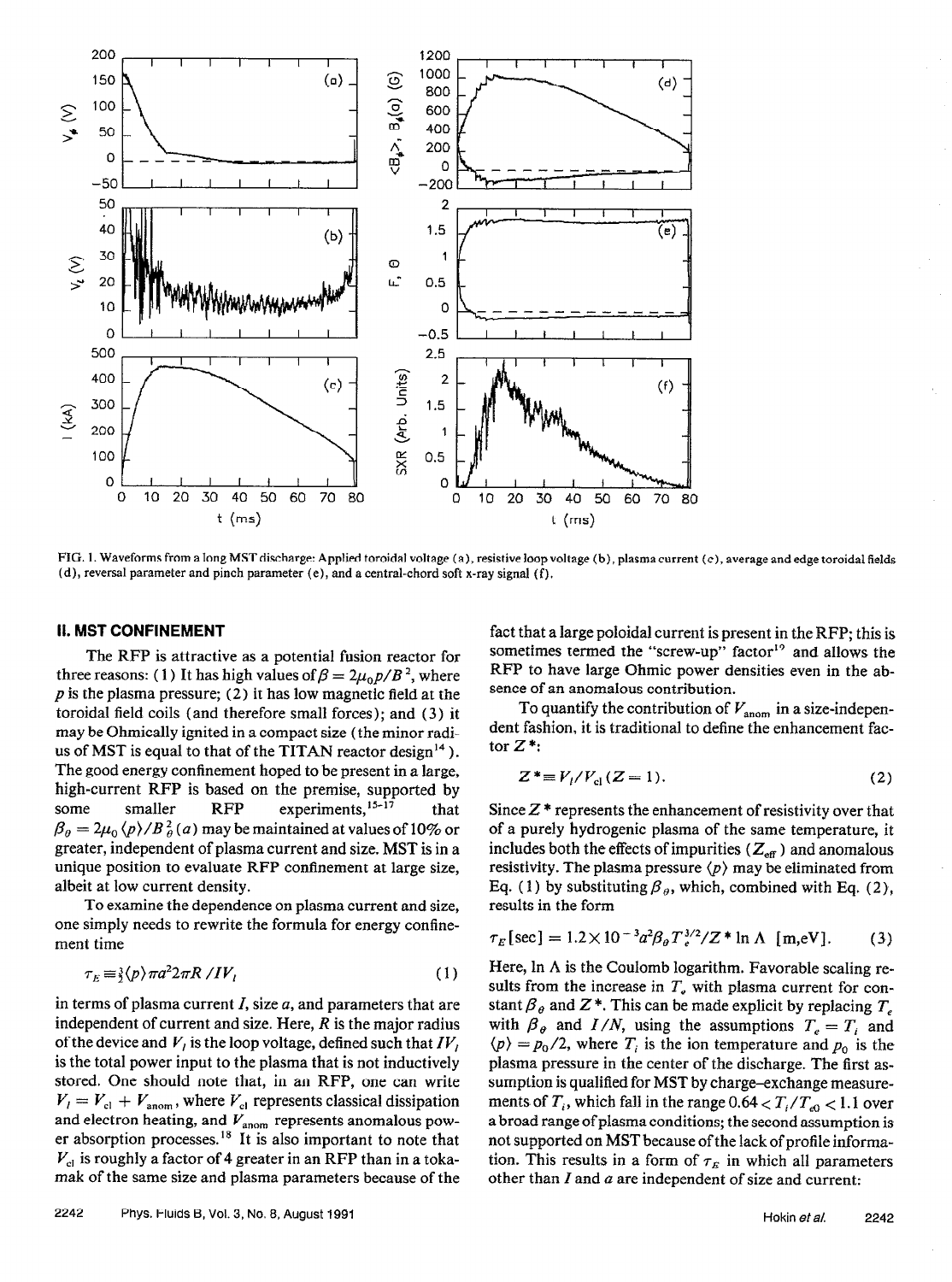$$
\tau_E[\sec] = 7.3 \times 10^{-13} a^2 I^{3/2}
$$

 $\times [\beta_{\theta}^{5/2}(I/N)^{3/2}/Z^* \ln \Lambda]$  [m,A,A-m]. (4)

If  $\beta_{\theta}$  can be maintained constant at fixed values of I/N and  $Z^*$ , the RFP reactor will achieve large values of  $\tau_E$  at high plasma current.

Two experimental results influence the choice of  $I/N$  for optimizing confinement. The first, shown in Fig. 2, is that the loop voltage enhancement tends to be smallest at high density (low  $I/N$ ). MST and other RFP experiments<sup>17,20</sup> follow the relation  $Z^* \sim 10^{14} I/N$  [A-m]. The second result, displayed in Fig. 3, is that  $\beta_\theta$  tends to be highest at high density (low  $I/N$ ). This has also been noted in other RFP experiments.<sup>15,20</sup> Although Fig. 3 displays  $\beta_{AA}$  $= 2\mu_0 n_0 T_{\rho 0}/B_\theta^2(a)$  calculated from the central electron temperature and density, ion temperature measurements indicate that the total  $\beta_{\theta}$  is likely to follow the same trend.

With the assumption that values of  $\beta_{\theta} = 10\%, Z^* = 3$ , and  $I/N = 3 \times 10^{-14}$  A-m may be maintained independent of plasma current and size, one arrives at a scaling relation for energy confinement in the RFP:

$$
\tau_E[\sec] = 0.029a^2 I^{3/2} \text{ [m,MA]}.
$$
 (5)

Using this relation, MST is projected to achieve  $\tau_E = 6$  msec at  $I = 0.8$  MA, ZTH is projected to achieve  $\tau_E = 40$  msec at  $I = 4$  MA, and the TITAN design would have  $\tau_E = 550$ msec at  $I = 18$  MA. MST plays an important role in testing this relation at large size and moderate current.

Values of  $\beta_{\theta_{\alpha 0}}$  obtained with a central Thomson scattering measurement are displayed in Fig. 4 for a set of discharges in which density and plasma current were varied. One can see that, on the average,  $\beta_{\theta_{e0}}$  tends to degrade with increasing plasma current. The highest values consistently obtained are  $\beta_{0.0} = 12\%$  at  $I = 220$  kA,  $I/N = 4 \times 10^{-14}$ A-m. Since these are central measurements, they do not account for profile effects; data from  $ZT-40M<sup>21</sup>$  indicate that the pressure profile broadens with increasing current, such that  $\beta_{\theta}$  may not decrease as drastically as  $\beta_{\theta\theta}$ . Nevertheless,



FIG. 2. Values of  $Z^*$  for a set of discharges sorted into bins of constant  $I/N$ . The plasma current ranged from 180-580 kA and thecentral density ranged from  $7 \times 10^{12}$  to  $3 \times 10^{13}$  cm <sup>- 3</sup>. The electron temperature and density were measured with a Thomson scattering diagnostic in the center of the discharge. A parabolic density profile is assumed in calculating the line density h'.



FIG. 3. Values of  $\beta_{\theta\theta} = 2\mu_0 n_0 T_{\theta}/B_B^2(a)$  derived from central electron temperature and density measured with a Thomson scattering diagnostic at a fixed plasma current of 350 kA. A parabolic density profile is assumed in calculating the line density N.

even a completely flat pressure profile would keep the bulk of the high-current points below 10%. The lower  $\beta_{\alpha}$  values at high current may partly be due to the fact that the highcurrent discharges do not have the low  $I/N$  values reached in the low-current cases.

Energy confinement times, calculated using  $\beta_{\theta\theta}$  with the assumptions  $T_i = T_e$  and  $\langle p \rangle = p_0/2$ , are displayed in Fig. 5. Rather than displaying an  $I^{3/2}$  increase,  $\tau_E$  does not vary greatly with plasma current. This is due to the degradation of  $\beta_{\theta\epsilon}$  with increasing current as well as the fact that the high-current discharges tend to have larger loop voltages. The observed value of  $\tau_E \sim 1$  msec at  $I = 220$  kA,  $I/N = 4 \times 10^{-14}$  A-m is consistent with Eq. (5).

The lack of adherence to the RFP scaling relation equation (5) at high currents in MST may be due to a number of factors: Lack of validity of the profile assumption



FIG. 4. Values of  $\beta_{\theta=0} = 2\mu_0 n_0 T_{\phi}/B_{\theta}^2(a)$  derived from central electron temperature and density measured with a Thomson scattering diagnostic for various values of plasma current and density.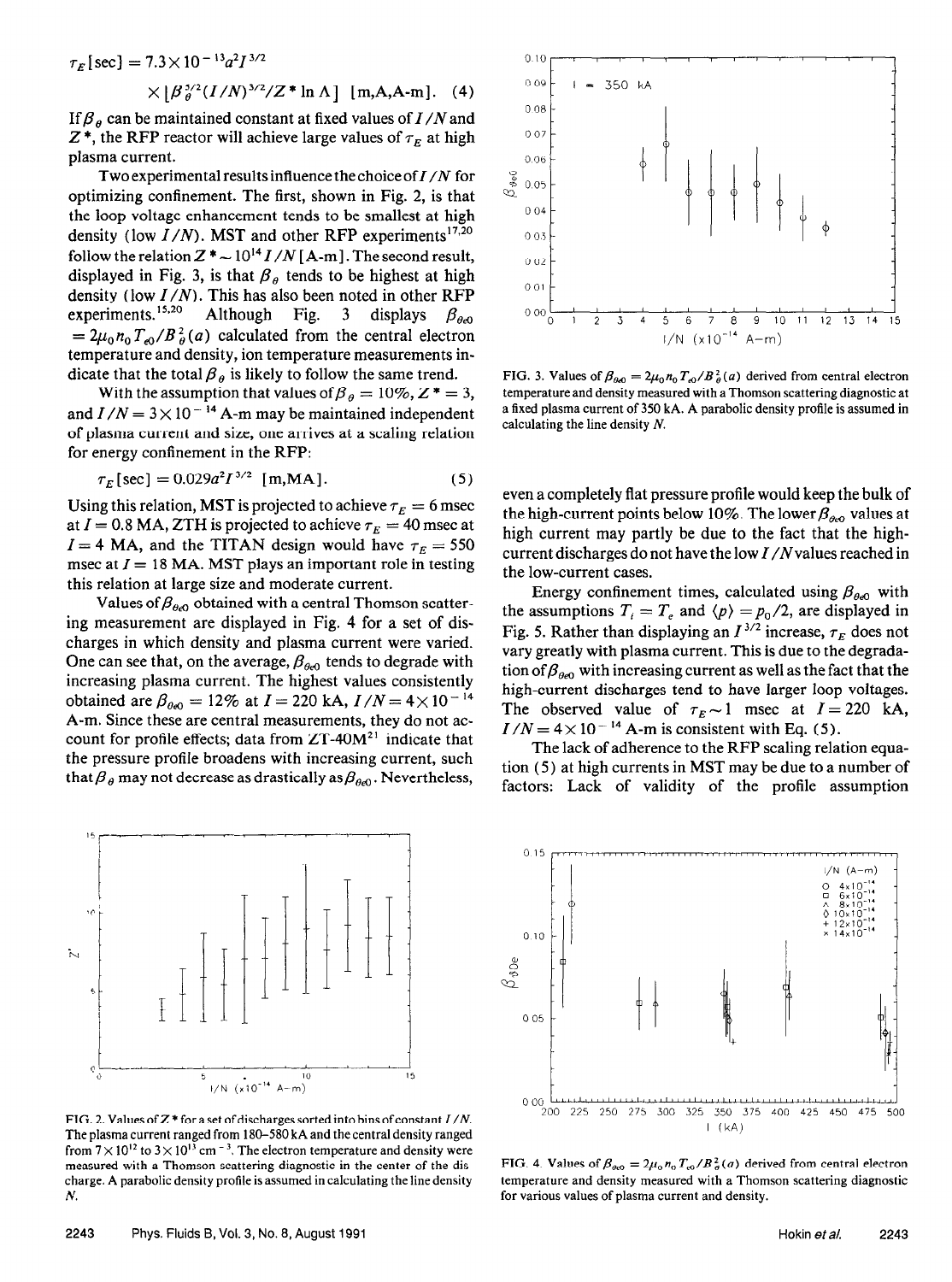

FIG. 5. Values of  $\tau_E = 3n_0 T_{c0} 4\pi^2 a^2 R / 2IV_1$  derived from central electron temperature and density measured with a Thomson scattering diagnostic for the set of discharges displayed in Fig. 4.

 $\langle p \rangle = p_0/2$ , inadequate fueling (resulting in larger I/N values), enhanced wall interaction (resulting in larger  $Z_{\text{eff}}$  and loop voltage), and the appearance of an  $m = 1$  radial field error at the vertical cut in the shell. The effect of this field error is demonstrated in Fig. 6. High-current discharges have shortened length and enhanced loop voltages due to the growth of this  $m = 1$  field error. Both passive and active field correction schemes are being pursued to correct this field error; frozen hydrogen pellet injection and additional graphite armoring will be utilized to address the fueling and wall interaction issues; and installation of an 1 l-channel far infrared interferometer array, a scanning charge-exchange analyzer, and a multipoint Thomson scattering system will allow determination of the pressure profile.

## III. DISCRETE DYNAMO ACTIVITY

The RFP, like the tokamak, exhibits  $m = 1$  MHD tearing instabilities (here,  $m$  is the poloidal mode number and  $n$ is the toroidal mode number). In the RFP, this activity is associated with the conversion of poloidal flux to toroidal flux—the MHD dynamo. In the case of MST, as can be seen in Fig, 1, the dynamo often generates toroidal flux in discrete events, which have been measured to correspond to the coupling of resonant internal modes. Following a brief summary of RFP tearing mode physics, this section will present experimental observations associated with the discrete dynamo activity in MST.

Figure 7 displays typical  $q(r) = rB_{\phi}/RB_{\theta}$  profiles for a tokamak and an RFP with the aspect ratio of MST. Unlike the tokamak, which tends to have a single resonant  $m = 1$ ,  $n = 1$  mode in the interior, the RFP has several resonant  $m = 1$  modes, such as  $n = 5,6,7$  for the case of MST. Tokamak internal disruptions may eliminate the  $m = 1$ ,  $n = 1$ resonance by raising  $q(0)$  to values greater than unity; RFP internal disruptions are thought to stabilize, but not remove, the resonant  $m = 1$  modes by raising  $q(0)^{22}$ .

The many resonant  $m = 1$  modes present in the RFP provide fertile ground for nonlinear coupling. In general, modes may couple with mode numbers satisfying the relation

$$
(m,n) + (m',n') \rightarrow (m-m',n-n') + (m+m',n+n'),
$$
  
(6)



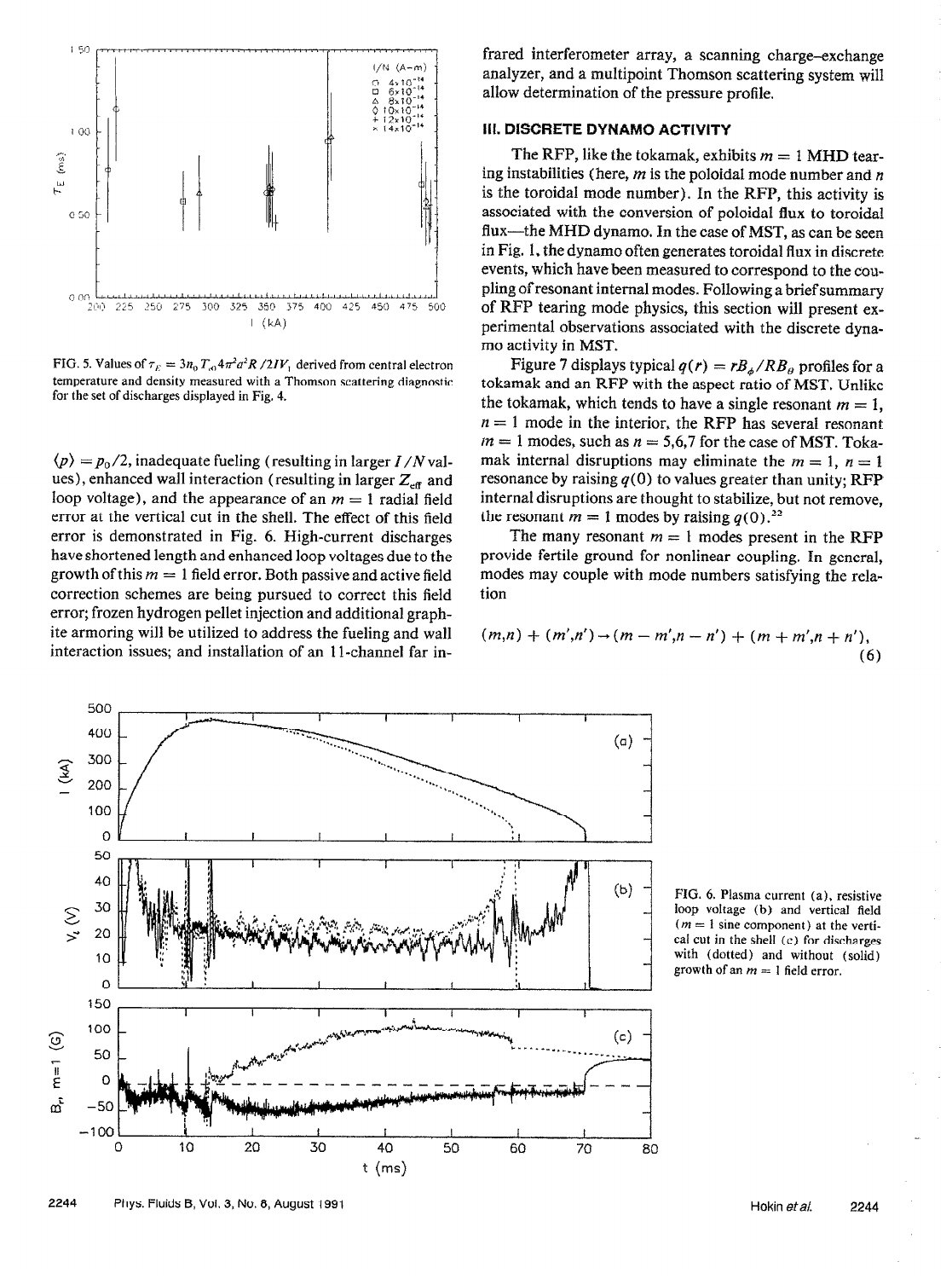

FIG. 7. Typical profiles of  $q(r) = rB<sub>A</sub>/RB<sub>B</sub>$  for a tokamak and an RFP with an aspect ratio  $R/a = 3$  corresponding to MST.

which accounts for the generation of toroidal flux  $(m - m' = 0, n - n' = 0)$  if one considers the self-coupling of  $m = 1$  modes. MST has a number of diagnostic arrays that are used for mode studies: Two poloidal and one toroidal array of edge magnetic coils (allowing measurement of modes with numbers up to  $m = 8$ ,  $n = 32$ ), a "dense" array of edge magnetic coils spaced 1 cm apart for local measurement of high  $m,n$  mode amplitudes, and an array of surface barrier diodes that measure soft x-ray (SXR) emission through 7.6  $\mu$ m Be filters and are used for tomographic reconstruction of emissivity in the interior. Bispectral analy $sis<sup>23</sup>$  of magnetic signals is used to identify nonlinear coupling between modes.

One of the issues connected with the discrete dynamo is the question of underlying continuous dynamo activity-is



FIG. 8. Plasma current (a), average toroidal field (b), and toroidal field at the plasma edge (c) in a time interval encompassing two discrete dynamo events, along with RFPBURN simulation results.

the period between discrete dynamo events influenced by continuous generation of toroidal flux, or does the toroidal flux simply decay at a rate given by the plasma resistivity? Figure 8 displays the results of a transport simulation using the RFPBURN code,<sup>24</sup> in which the decay of the toroidal flux and edge toroidal field are successfully modeled with a resistivity profile

$$
\eta(r) = \eta_0 \left(\frac{1}{4} + \frac{3}{4}e^{-7(r/a)^2}\right)^{-3/2},\tag{7}
$$

where  $\eta_0$  is given by the Spitzer formula with the measured central temperature  $T_{\text{e}0} = 250$  eV and  $Z_{\text{eff}} = 2$ . The code maintains a toroidal voltage that matches the measured experimental value. The resistivity profile given by Eq. (7) would represent, if classical, a very peaked electron temperature profile, which is not expected; it likely incorporates an anomalous contribution to resistivity. It appears, however, that the effect of a continuous dynamo, if it exists, is to raise the plasma resistivity to the anomalous level measured; the fields decay on the magnetic diffusion time scale given by that resistivity.

In many cases,  $m = 1$  modes are observed to rotate between discrete dynamo events.<sup>7,10</sup> Mode analysis of the full toroidal magnetic array indicates that the 10-20 kHz rotating  $m = 1$  disturbance is composed primarily of  $n = 5.6,7$  components. These components rise in amplitude prior to the dynamo event, at which time nonlinear coupling, which obeys Eq. (6), is observed to occur by means of bispectral mode analysis. The  $m = 1$  rotation is evident in Fourier-Bessel tomographic reconstruction<sup>25</sup> of soft x-ray signals, as displayed in Fig. 9. The  $m = 1$  modes sometimes become stationary, at which time the  $m = 1$  radial field at the vertical gap in the shell grows, as shown in Fig. 6. The longest discharge durations are achieved when the  $m = 1$ modes continue to rotate.



FIG. 9. Contours of soft x-ray emissivity reconstructed from signals that have been digitally high-pass filtered  $\mathcal{F}_b = 5$  kHz) to emphasize the  $m = 1$ structure rotating with frequency around 12 kHz during a period between discrete dynamo events. Positive/negative levels are indicated with solid/ dashed contours. The times in the discharge are shown in msec. Fourier-Bessel tomographic reconstruction is used with two radial modes and  $m = 0,1$ .